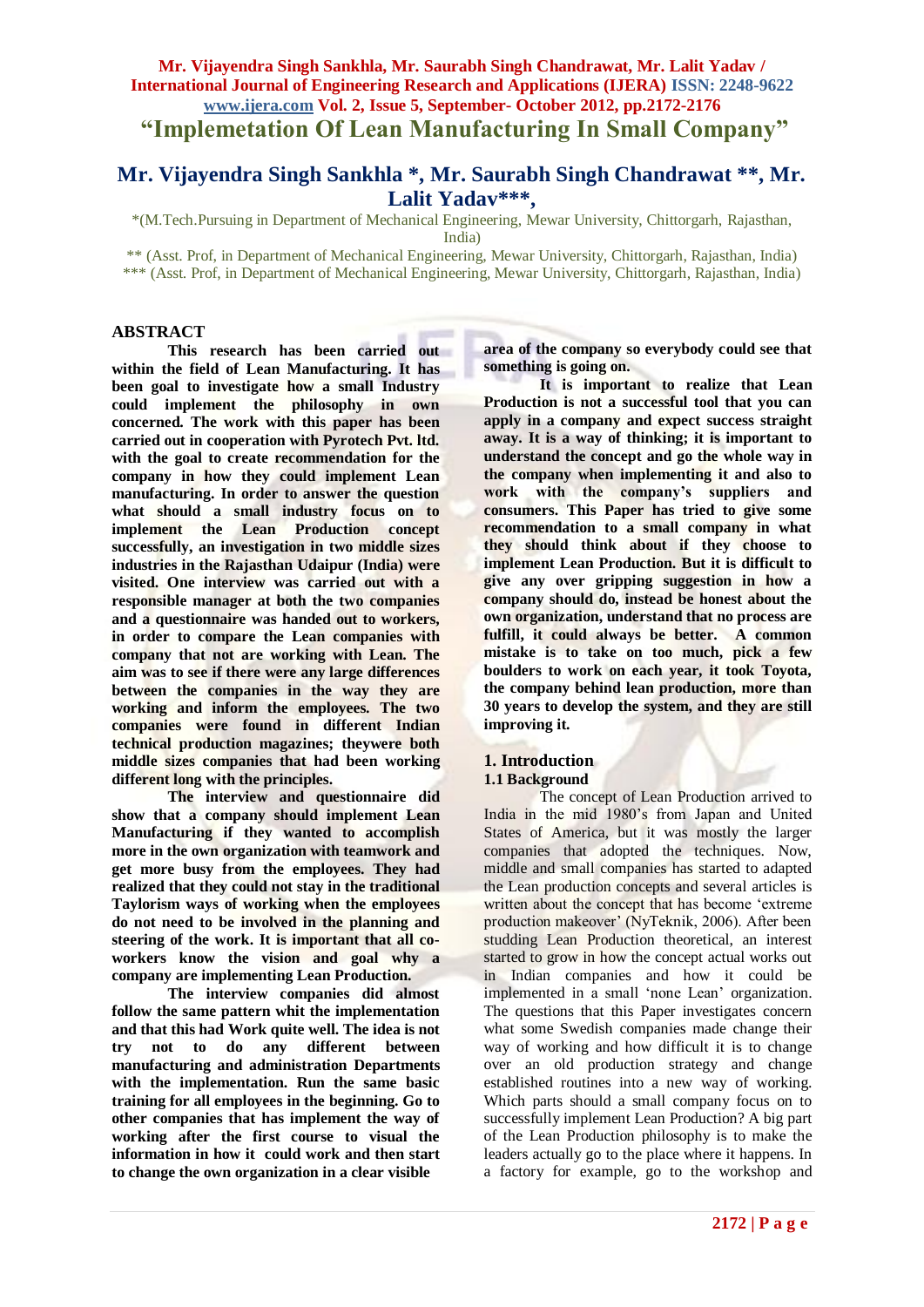understand the process, be in the process and work for the process.

#### **1.2 Purpose**

What is Lean Production and what should a small company focus on to implement the concept successfully? This was the major question to be investigated in this work. A challenge is that the way of thinking is original Japanese and the Japanese cultures are different from the Indian culture. How is the concept working in companies in India and which of the Lean Production concepts could work at a small Indian company? The Paper focuses on the concept of Lean Production with nine underlying questions.

#### **1.3 Company Goal**

• Why should a company start to implement Lean Production?

• Which strategically goal should the company have in that case?

#### **1.4 Implementation**

• How should a company implement Lean Production?

• What should a company focus on?

• Which time perspective should a company have?

• How should a company plan and arrange the work?

### **Employees**

• How does a company motivate and educate its employees within lean work?

• How much time will a company have to spend on Lean Production in its Daily work?

### **1.5 Results**

Which benefits could a company gain when changing into Lean Production? This dissertation will just investigate one small company in the manufacturing business. It will investigate the possibility to implement this production philosophy at this company. With the focus on how four other companies have done.

However, four other small companies are studied in respect of what they experienced When going through a similar change process.

### **1.6 Research Strategy**

The work with this thesis was divided into three phases:

- 1. Concept phase
- 2. Interview phase
- 3. Evaluation phase

### **2. Research Method**

### **2.1Investigating a small company**

To understand how a small company in Indian is working without Lean Production, an investigation on site in a company was necessary. Most practical was to only chose one company to be investigated more careful and this was just to be able to follow the time limitation and restriction. Contacts were taken with some small companies around the Gothenburg region. One company accepted to be investigated in how they are working right now and how it could be possible for them to implement Lean Production. The main reason for their acceptance was that they had increased their production with over 50% the last year and the forecast for the next year were at the same level. They needed someone to investigate if it were possible to effective their production with the same personal.

### **2.1.1 Pyrotech Pvt. Ltd**

The company was Pyrotech Pvt ltd. which is located in the Udaipur Rajasthan and has around 100 employees. They develop Electronic Meters

#### **2.2 Interviews in two companies.**

#### **2.2.1Peacocke Furniture and Plastic Pvt. Ltd.**

Peacocke Furniture and Plastic Ltd has since they started working with Kaizen been from five years in a row for companies that are successful with in continuous improvement.

#### **2.2.2Pacific Mines Pvt. Ltd.**

Pacific Mines has since they started working with Kaizen been from nine years in a row for companies that are successful with in continuous improvement.

# **3. Interview Questions Pattern**

In order to investigate the thoughts behind why these four companies chose to implement Lean Production, how they implemented the lean concept, how they work with it and what results. Questions were developed based on the 14 principles Liker (2004) writes about. Maybe had they chosen the five principles that Womack, Jones & Roos writes about. Or if they had chosen a more India way to work with Lean Production, that could be helpful for small companies if the chose to implement the production system.

# **3.1 Interview Questions**

# **3.1.1 Company Goals**

1. What did you want to achieve with implementing Lean Production?

2. Why did you start to implement continuous improvements?

3. Did you study and compare yourself with other companies before the start of the improvements?

4. Does the company have a strategically goal that everybody knows about?

5. How far into the future are these strategically goals?

6. Do all workers know what they should do to support these strategically goals?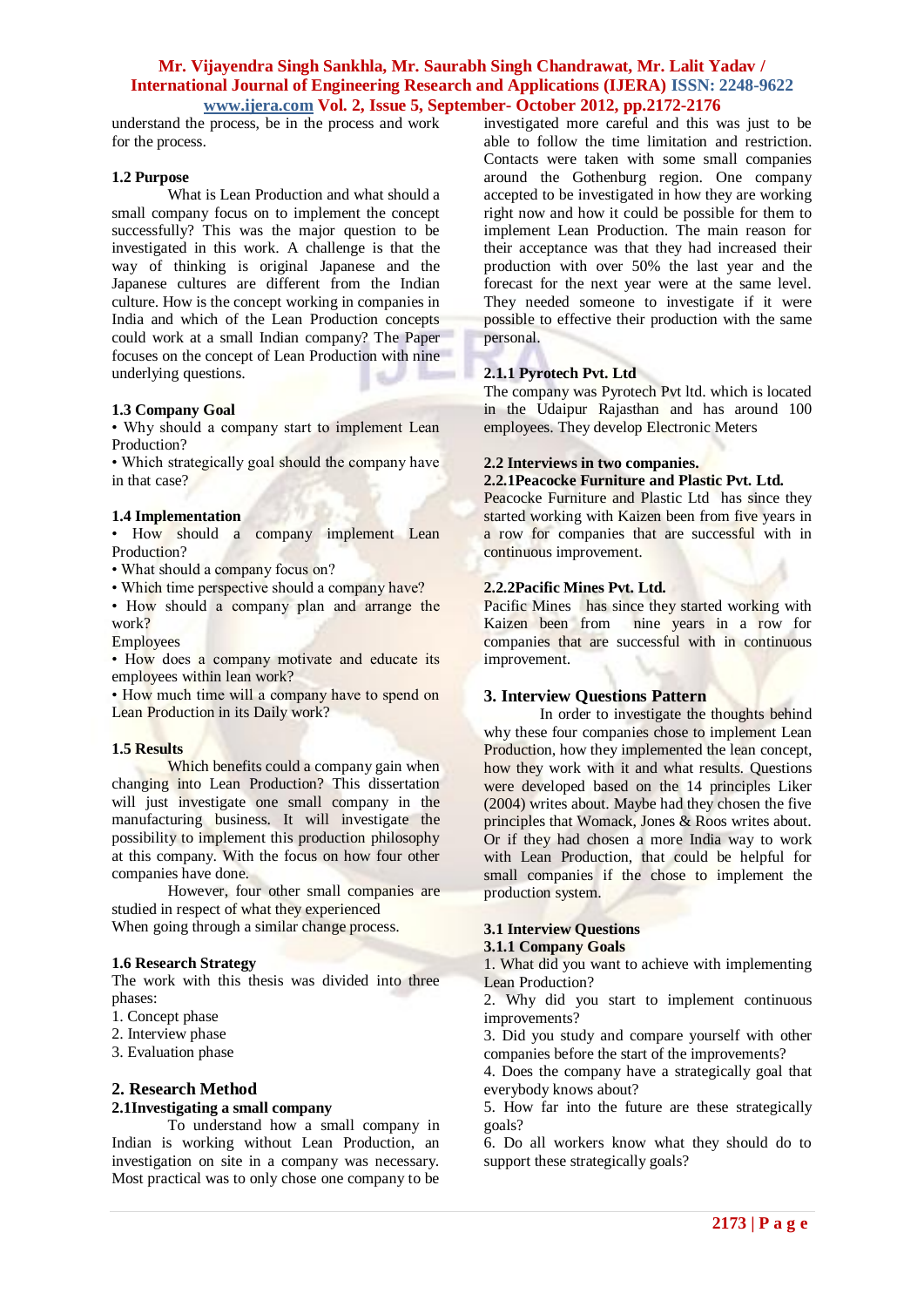7. Do you have some time limited target that you are continuality are following up?

8. Are the work with contentious improvements well support of the board?

### **3.1.2 The implementation:**

9. How did you think when you planned the implementation?

10. Which time perspective did you have when you started the work?

11. Did you plan the work in different phases?

12. In which area did you focus on first?

13. How did you educate your staff within continuous improvements?

14. How did you motivate your co-workers when you started?

15. How do you motivate your workers now when the process are rolling?

16. How does your company share information?

### **3.1.3 Employees**

17. How were you thinking that your employees would contribute?

18. How much time involves continuous improvements?

19. How do you check your work with continuous improvements?

20. Are everybody committed with the Lean work?

21. Are the workers more committed to the work now compared to before?

22. How is the work order from that an idea is born to it are fulfilled?

# **3.1.4 The Results**

23. Have the company gain any benefits, economical with profit or more commitment from the staff since implementation?

24. Has the work with Lean Production changed the way you have been working?

25. Do you evaluate and develop your system with continuous improvements?

# **4. Interview**

### **4.1 Company Goal**

Questions 1 to 8: Why should a company start to implement Lean Production and which strategic goals should the company has in that case? Two of the four interviewed companies decided, in order to develop themselves, to introduce Lean Production to get more engagement from the employees. They wanted to accomplish more with teamwork so a workgroup together sees to the possibilities and discover problems closer to the work place where the problems are. The companies also wanted a better and more efficient organization with higher quality.

They had realized that they could not stay in the traditional Taylorism ways of working when the employees do not need to be involved in the planning and steering of the work.

The idea that most of the companies had was that everybody in the companies should start working in the same way and not to separate different questions as; economy, working environment, environment issues or quality. Customers want long partnerships and we have to develop ourselves to stay in business. Companies have to make sure you get better all the time and Lean Production is a good way of doing that.

It is important that all co-workers should know about the vision a company has for implementing Lean Production. One way as Pyrotech has done is that they have let different groups been away and discussing the vision, how that affects the group and also the targets the group would need to have for the next year in order to fulfill the company goal. One other way as Peackpock has done is to create it is own book where the vision, the targets, but also which methods are to measure them, are printed in an easy way so everybody could read and understand. All the companies has measurement methods, not just Peackock Furniture Ltd, where they measure, for example, economic, quality, working environment and environment issues continuously. Every area are not measured at the same time. One company divided it up and touch one area each month so after four months they were back at the starting point and could compare the differences. It is important that all work with continuous improvements is well supported by the board and that they realize that it takes time in the beginning to change the way of working to a more Lean Production way.

# **4.2Implementation**

Questions 9 to 16: How should a company implement Lean Production, what should they focus on, which time perspective should they have, and how should they plan and arrange the work?

In order for the companies to develop them to get more engagement from the employees, better, and a more efficient organization all four have educate everyone in the company, or are on the way. It is two courses that the companies have educated the staff with, the first one are the Lean game. The second are a 5S course. Not all companies did it in this order and some companies develop improvements groups before the different courses to the group together did get the training, some afterwards. They all follow almost the same concept, train first, let the concept be understood and the implement it in an easy visible area of the company so everybody sees that something is happening. They also divided goals along the way of the implementation. In order to do small steps along the way they also looked back and pointed out what they had achieved. In the beginning it could be a good way to test very different techniques in order to test what is working on the own company. All the companies had a implementation plan in how they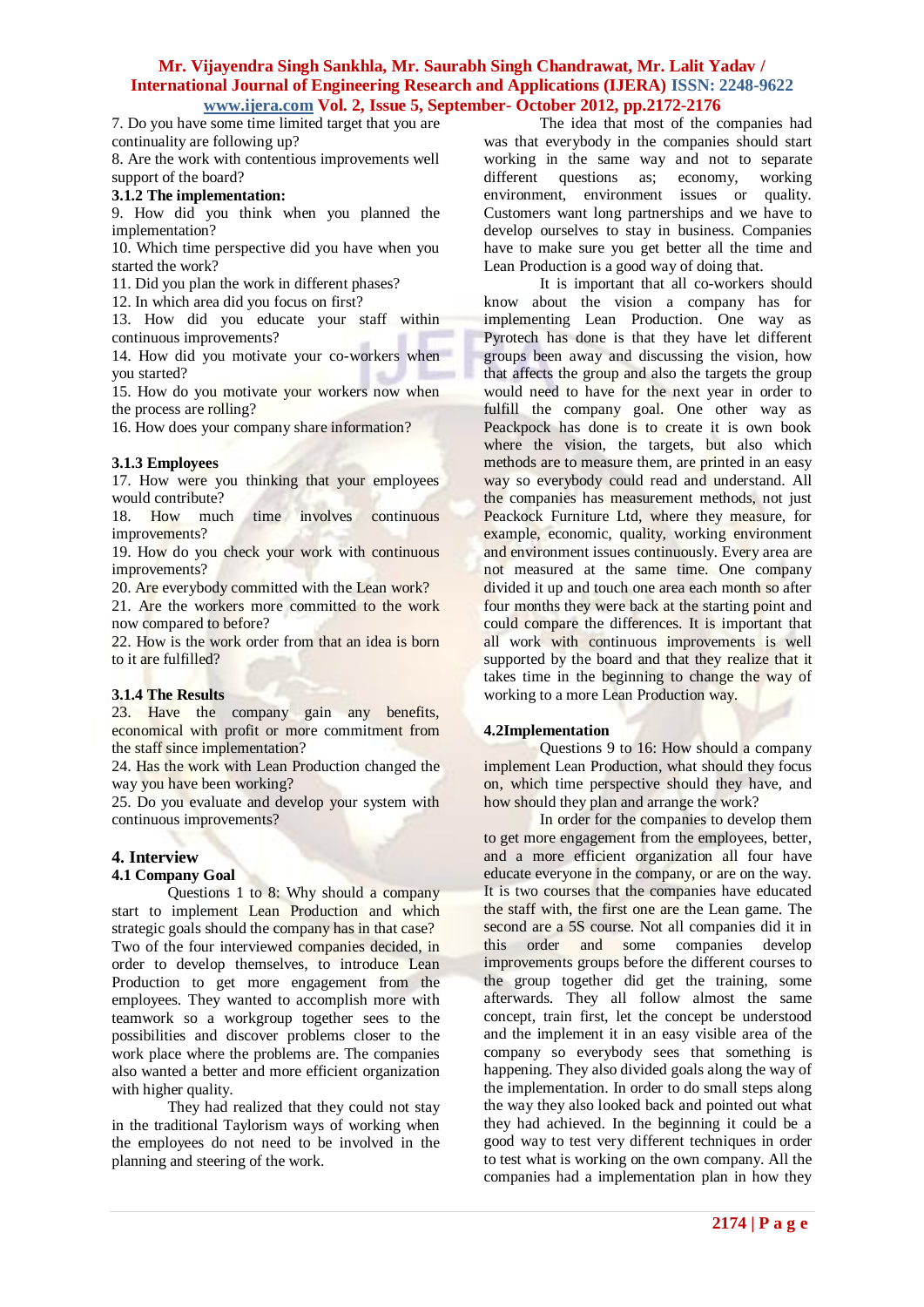should dived the organization and how the education should be divided. Then they developed a future state plan to get the work sustainable and as one company said 'the time limit is to focus on the eternity'. Because implementing Lean Production is not a project that has a time limit. It is a philosophy, a way of working.

Try not to do any difference between manufacturing and administration departments with the implementation. One company do have a weekly information meeting in the factory with at least one from every group that reports back to the group, so everyone in the company knows what is going on, which orders are been worked on now, how the results from different analysis was, and which different group based improvements jobs that are being done. The companies have been very clear about that the work is being done for the employees and no one else. If the company wants to stay in business in this tough market all the employees have to work together. The interview also discovered that the staffs has realized that it is more fun to work when you can change the work place and are being encouraged to ask why. You have to be one step ahead of your competitors and one way is to have worked with continuous improvements. Everybody has a possibility to contribute and to change the workplace that motivates. One important part is that the companies' productions managers often are out in the organization and talk to them at the worksite. It is very important that decisions are being taken out there, discussing their problem there and not in the office. It is important for everybody to realise that if nothing happened there will be no improvement. Pyrotech also put up before and after reports to show that it has become an improvement and what the benefit was of it. In all of the interviewed companies, every team had an information whiteboard where all relevant facts about the groups production and improvement was put up. Teams then had morning meetings every day around the board with the production manager to discuss the days work, yesterdays result, sickness, improvements, improvements suggestions and other issues. Pyrotech had a fixed agenda that every group was followed and report directly into the computer system and the teams statuses were later seen on a big screen so other could come and help out if a team were behind.

### **4.3 Employees**

Questions 17 to 22 How do a company motivate and educate its employees and how much time will they have to spend on Lean Production in its daily work?

As said before, all the investigated companies wanted to get more engagement from the employees with the implementation of Lean Production. The focus was that it should be team based and to focus on team dynamics, right person on the right place.

But the team should not have a fixed team leader, instead should that responsibility be moved around in the team with one month each time. And with more information about the company visions, goals and how the status are in the whole company, make all employees realize the whole picture of the company that their work really counts.

After the implementation all the companies could see three groups of people, one group that understand the concept and were using the tools and techniques, one group that were neutral to it and did not work with it nor did work against it, and one group that were against the new way of working. The tips from the interview companies were to place the focus on the group that are neutral to the concept, win them over and two third of the employees are on, the last group will come later on.

All companies in the investigation do measurers their work and improvements they are just calling it different things. The common between the companies are that the employees had had education about the way of measure and been explained why the analysis are going on. Then did the company's focus on different things that were important for their company.

The philosophy was that it is important that everyone has a chance to be involved, even if you choose not to. So no one can come after a change and say that this is not what I would have done. At Pyrotech everyone also has a small area in the company where he or she checks the area, with focus on 5S standards, that everything is in order or if it could be arranged in a different way. This work has made the staff more committed at all companies they said it is a whole different climate. Now is the feeling that the employees are working for the whole company and had notice a greater commitment from everybody's part.

### **4.4 Results**

Questions 23 to 25. Which benefits could a company gain when changing into Lean Production? The thoughts behind the implementation of Lean Production in these companies were to get everyone more involved and all companies answered that they had succeeded with that. The implementation has also gained a positive process progress in both economical and quality aspect, and also work environment has been better as improvements from the employees and new layout of the factories have been implemented. Both two companies said that the result is hard to measure in money gained but it has had an extreme productive implementation when producing products and that the quality of the products has raced. And again it is important to realise that it takes a lot time in the beginning and the education cost a bit but the companies can now see it as well invested money.